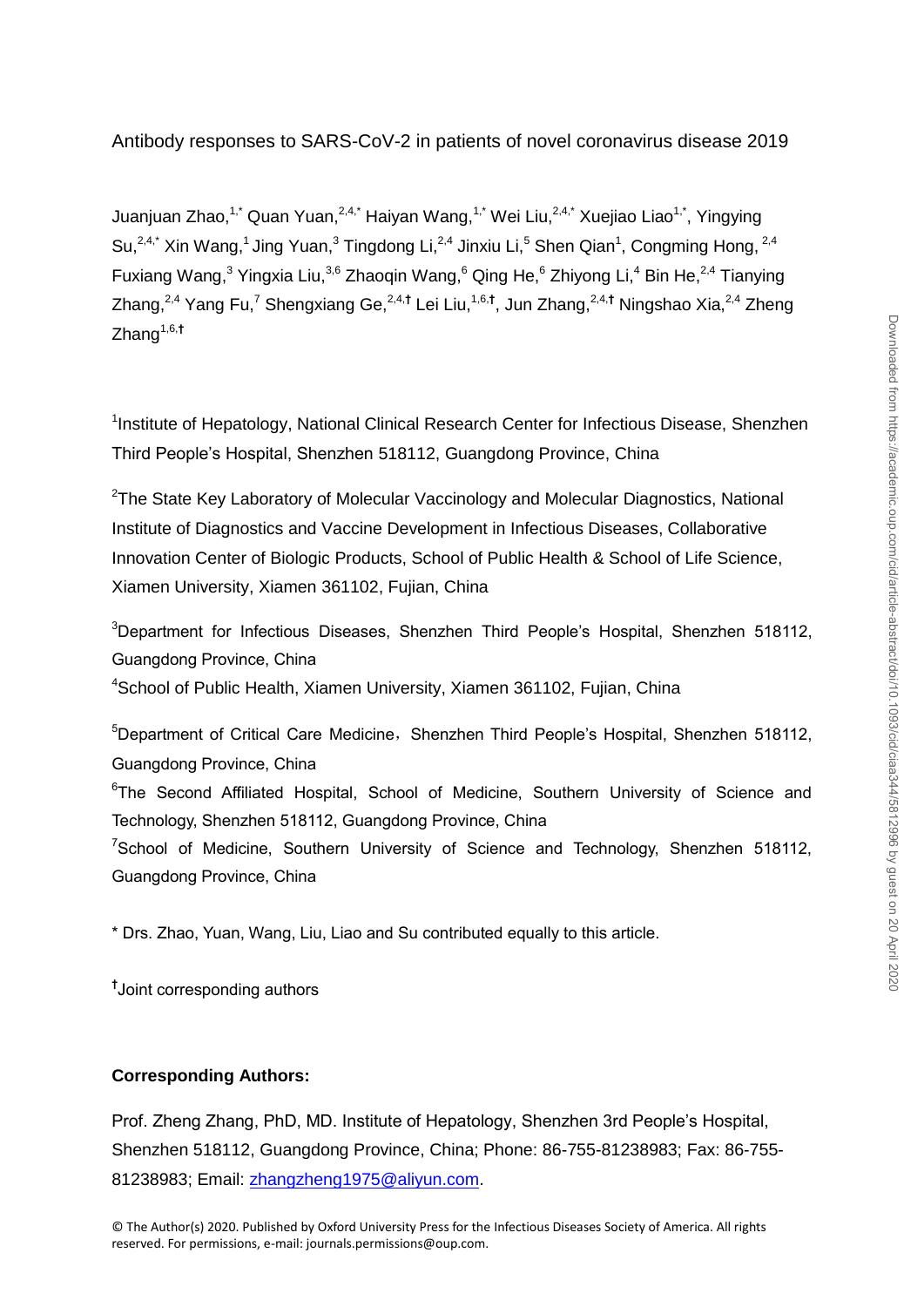**Summary:** Combining RNA and antibody detections significantly improved the sensitivity of pathogenic diagnosis for COVID-19 in the early phase of infection. A higher titer of Ab was independently associated with a worse clinical classification.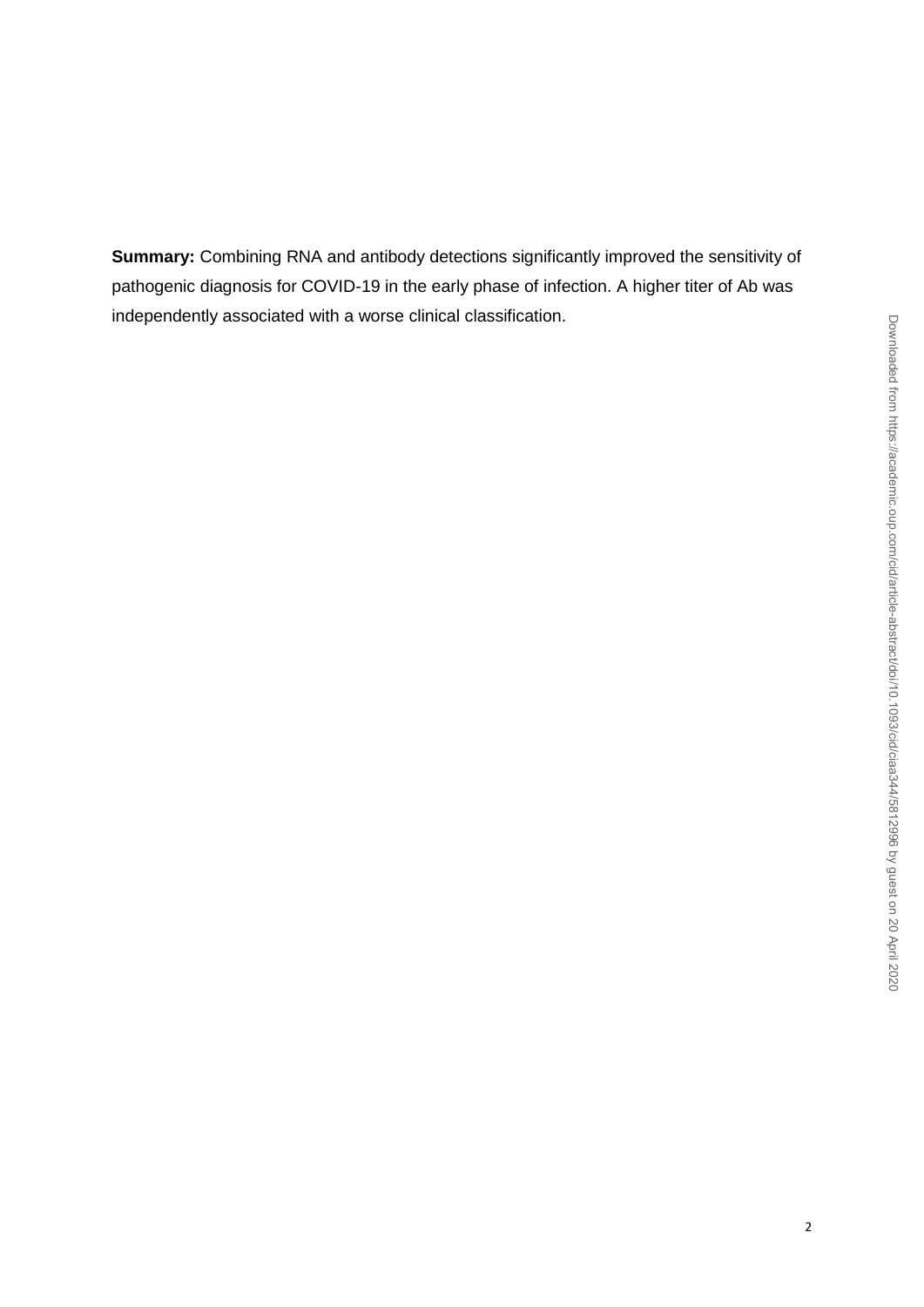# **Abstract**

## **Background**

The novel coronavirus SARS-CoV-2 is a newly emerging virus. The antibody response in infected patient remains largely unknown, and the clinical values of antibody testing have not been fully demonstrated.

## **Methods**

A total of 173 patients with SARS-CoV-2 infection were enrolled. Their serial plasma samples (n=535) collected during the hospitalization were tested for total antibodies (Ab), IgM and IgG against SARS-CoV-2. The dynamics of antibodies with the disease progress was analyzed.

## **Results**

Among 173 patients, the seroconversion rate for Ab, IgM and IgG was 93.1%, 82.7% and 64.7%, respectively. The reason for the negative antibody findings in 12 patients might due to the lack of blood samples at the later stage of illness. The median seroconversion time for Ab, IgM and then IgG were day-11, day-12 and day-14, separately. The presence of antibodies was <40% among patients within 1-week since onset, and rapidly increased to 100.0% (Ab), 94.3% (IgM) and 79.8% (IgG) since day-15 after onset. In contrast, RNA detectability decreased from 66.7% (58/87) in samples collected before day-7 to 45.5% (25/55) during day 15-39. Combining RNA and antibody detections significantly improved the sensitivity of pathogenic diagnosis for COVID-19 (p<0.001), even in early phase of 1-week since onset (p=0.007). Moreover, a higher titer of Ab was independently associated with a worse clinical classification (p=0.006).

## **Conclusions**

The antibody detection offers vital clinical information during the course of SARS-CoV-2 infection. The findings provide strong empirical support for the routine application of serological testing in the diagnosis and management of COVID-19 patients.

**Keywords:** antibody, SARS-CoV-2, COVID-19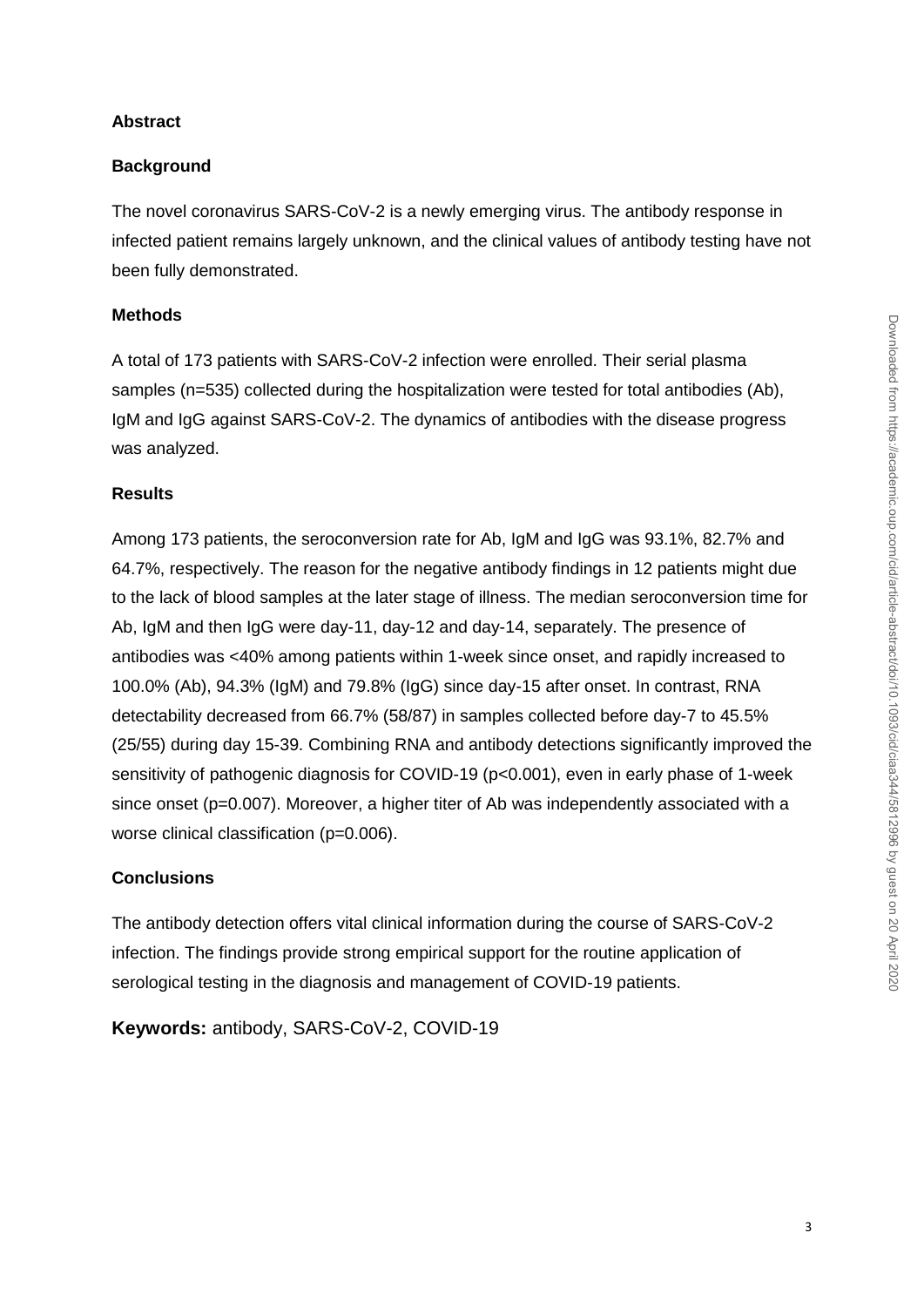## **Introduction**

Since early December of 2019 and up to March 22, 2020, over 260,000 cases of coronavirus disease 2019 (COVID-19) caused by novel coronavirus (SARS-CoV-2) infection, with over 11,000 deaths have been reported in 184 countries.<sup>1</sup> The World Health Organization declared that COVID-19 can be characterized as a pandemic on March 11, 2020. According to recent reports, most of COVID-19 patients have an incubation period of 3 to 7 days.<sup>2</sup> Fever, cough and fatigue are the most common symptoms, whereas nasal congestion, runny and diarrhea are only noted in a small part of the patients.<sup>3</sup> Severe cases might rapidly progress to acute respiratory distress syndrome (ARDS), septic shock and difficult-to-tackle metabolic acidosis and bleeding and coagulation dysfunction.<sup>4</sup> It should be noted that some of COVID-19 patients only had mild atypical symptoms initially, even for severe and critical cases.<sup>5</sup> The chest computed tomography of COVID-19 patients were characterized by the ground-glass opacity and bilateral patchy shadowing.<sup>6</sup> For laboratory test, it was reported that most of patients had lymphopenia and elevated C-reactive protein.<sup>7</sup> However, the above-mentioned clinical and laboratory characteristics are not easily distinguishable from pneumonia induced by infection with other common respiratory tract pathogens.

The timely and accurate diagnosis of the SARS-CoV-2 infection is the cornerstone of the efforts to provide appropriated treatment for patients, to limit further spread of the virus and ultimately to eliminate the virus from human society. Currently, PCR-based viral RNA detection is almost the only way to confirm the diagnosis of SARS-CoV-2 infection in practice. On the other hand, RNA testing based on throat or nasopharyngeal swabs brought out negligible false-negative risk.<sup>8</sup> The reported positive rate varied for different swab specimens in COVID-19 patients.<sup>3,9</sup> Many cases that were strongly epidemiologically linked to SARS-CoV-2 exposure and with typical lung radiological findings remained RNA negative in their upper respiratory tract samples. The performance of RT-PCR depends on many factors such as the sample types<sup>9</sup>, different stage of infection in patients,<sup>10</sup> the skill of sample collection, and the quality and consistency of the PCR assays being used. These problems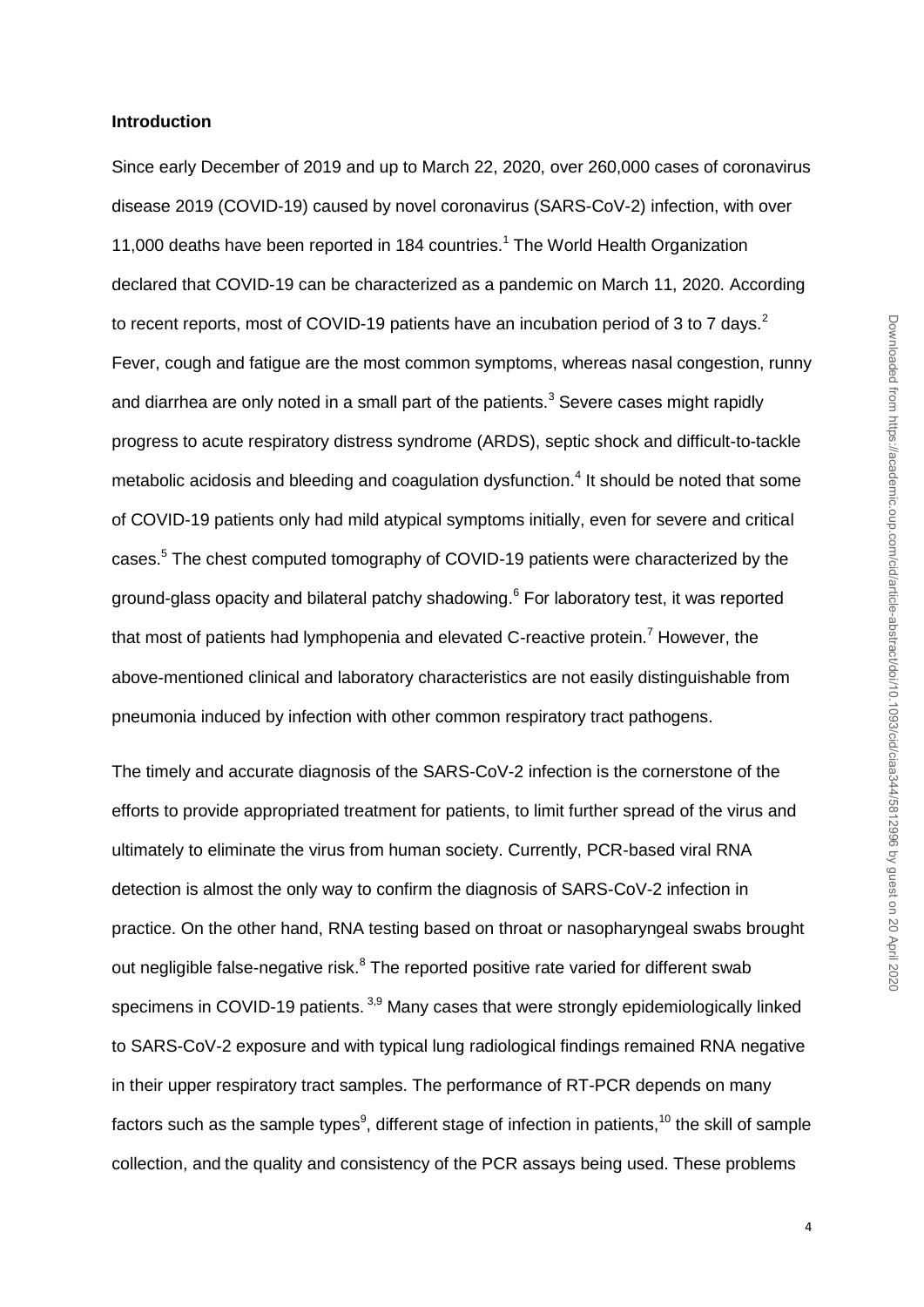lead to a noteworthy delay of early diagnosis and following management and propose serious challenge to providing timely life support treatment and preventive quarantine.

Comparing to PCR, serological testing is advantageous with faster turn-around time, highthroughput and less workload. However, the clinical value of antibodies largely depends on the understanding of host antibody responses during infection. Given that SARS-CoV-2 is a newly emerging virus, the antibody response in COVID-19 patients remains largely unknown. This study investigates the dynamics of total antibody (Ab), IgM and IgG antibody against SARS-CoV-2 in serial blood samples collected from 173 confirmed COVID-19 patients and provides discussion on the clinical value of antibody testing.

## **Methods**

## **Patients**

A confirmed COVID-19 case and the clinical classification was defined based on the New Coronavirus Pneumonia Prevention and Control Program (4th edition) published by the National Health Commission of China. Briefly, patient with acute respiratory infection syndromes and/or abnormalities in chest CT images accompanied by detectable SARS-CoV-2 RNA in respiratory sample since illness onset for at least one time was confirmed as COVID-19 case. Patients were classified as in critical illness condition with ARDS or oxygen saturation <93% who required mechanical ventilation either invasively or non-invasively. This study enrolls a total of 173 cases of COVID-19, where all patients were admitted to the Shenzhen Third People's Hospital between Jan 11 and Feb 9, 2020, and were willing to donate their blood samples. All enrolled cases were confirmed to be infected with SARS-CoV-2 by use of real-time RT-PCR (rRT-PCR) on samples from the respiratory tract. For all enrolled patients, the date of illness onset, clinical classification, RNA testing results during the hospitalization period, and the personal demographic information were obtained from the clinical records. This study was reviewed and approved by the Medical Ethical Committee of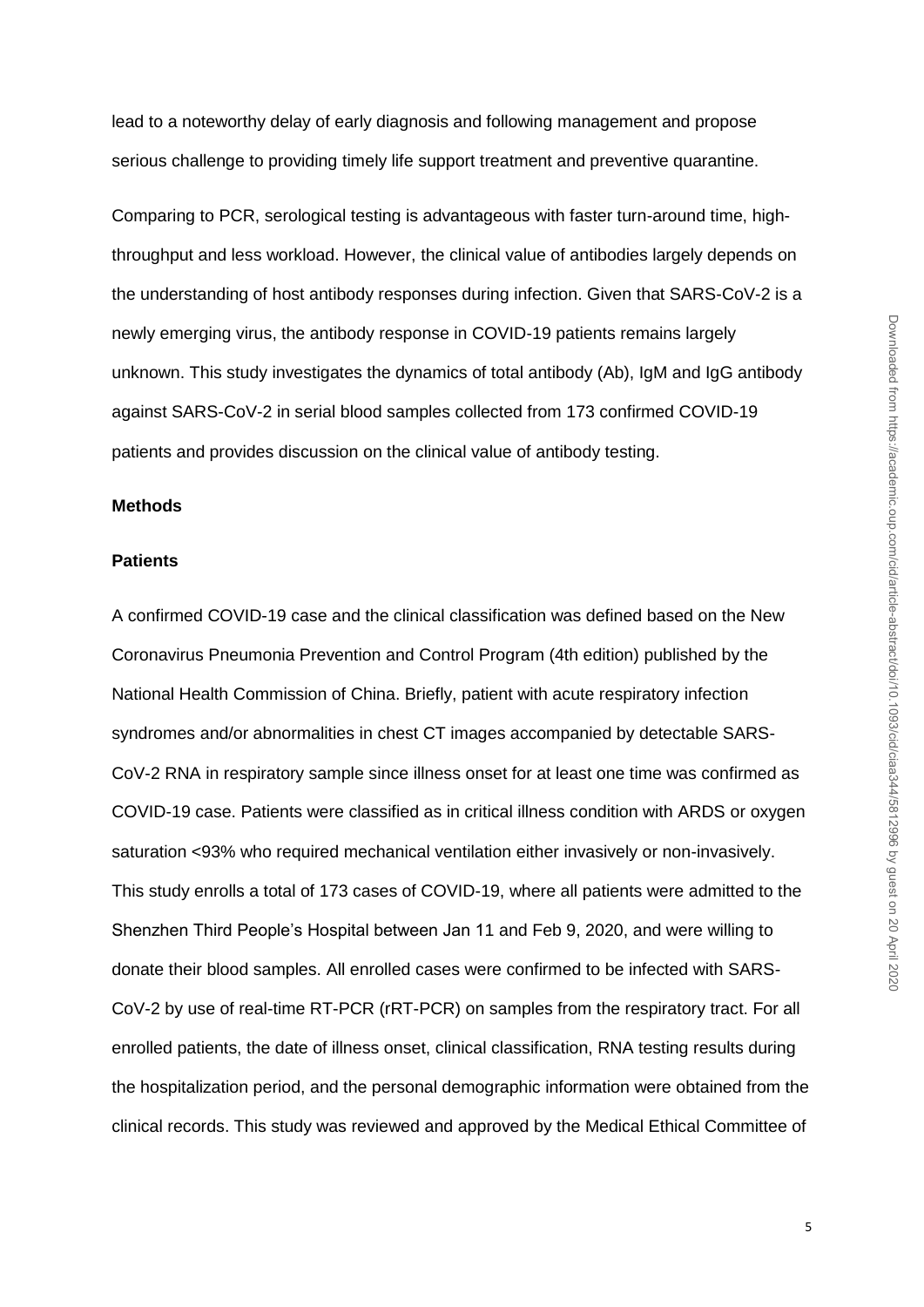Shenzhen Third People's Hospital (2020-0018). Written informed consent was obtained from each enrolled patient.

## **Antibody measurement**

The Ab, IgM antibody and IgG antibody against SARS-CoV-2 in plasma samples were tested using enzyme linked immunosorbent assay (ELISA) kits supplied by Beijing Wantai Biological Pharmacy Enterprise Co.,Ltd, according to the manufacturer's instructions. Briefly, the ELISA for total antibodies detection was developed based on double-antigens sandwich immunoassay (Ab-ELISA), using mammalian cell expressed recombinant antigens contained the receptor binding domain (RBD) of the spike protein of SARS-CoV-2 as the immobilized and HRP-conjugated antigen. The IgM μ-chain capture method (IgM-ELISA) was used to detect the IgM antibodies, using the same HRP-conjugate RBD antigen as the Ab-ELISA. The IgG antibodies were tested using indirect ELISA kit (IgG-ELISA) based on a recombinant nucleoprotein. The specificity of the assays for Ab, IgM and IgG was determined as 99.1% (211/213), 98.6% (210/213) and 99.0% (195/197) by testing of samples collected from healthy individuals before the outbreak of SARS-CoV-2.

## **Statistical analysis**

For continue variables description, mean with standard deviation was used for normal distribution data and median with interquartile range (IQR) was used for non-normal distribution data. Cumulative seroconversion rates were calculated by Kaplan-Meier method. The association between antibody level and severity of illness were estimated by generalized estimating equations (GEE) model with logit link function. All statistical analysis was conducted by SAS 9.4 (SAS Institute, Cary, NC, USA).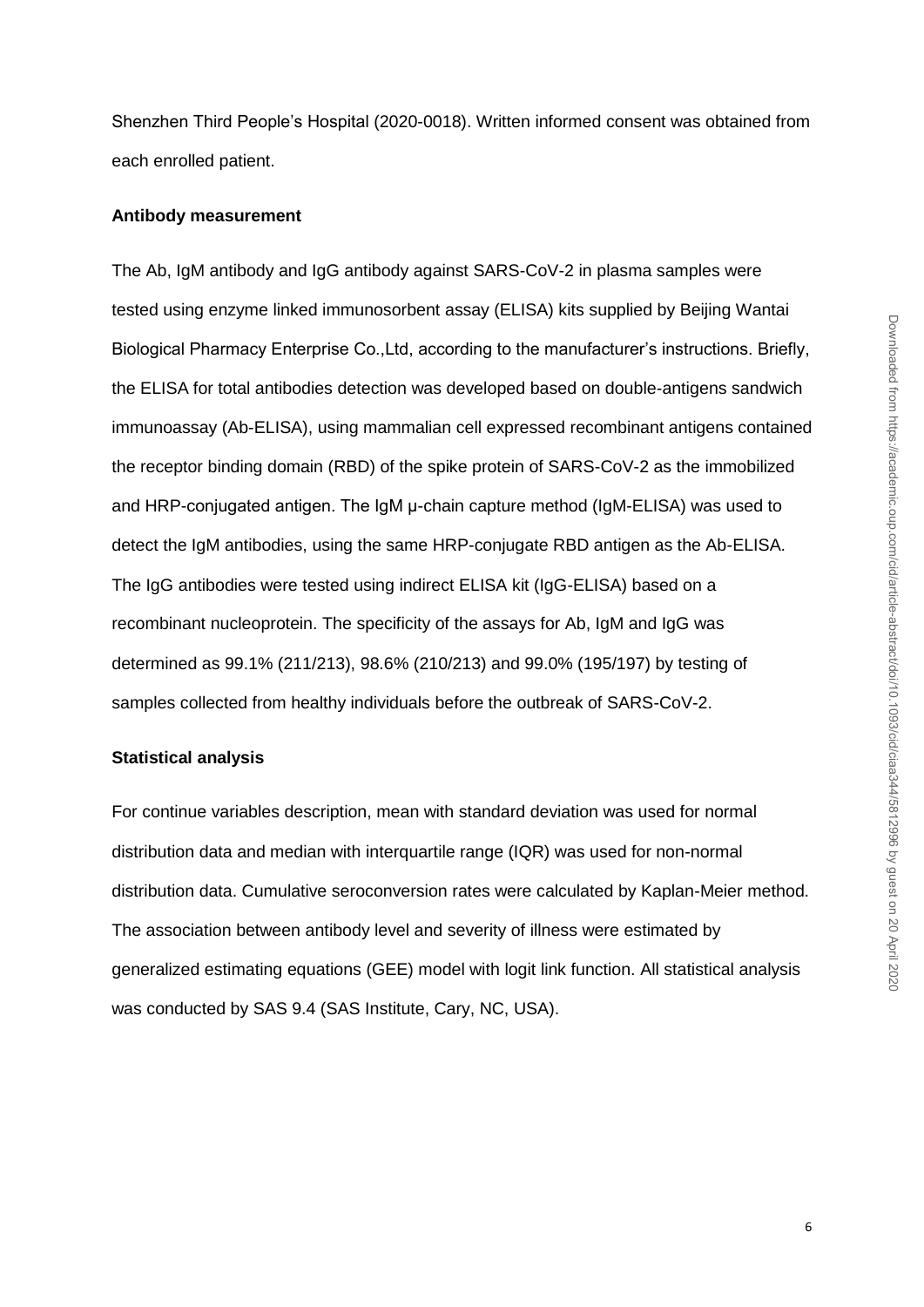#### **Results**

#### **The characterization of patients**

Among totally 368 COVID-19 patients admitted in the hospital (before Feb 9, 2020), 173 of them (47%) were enrolled in the study (Table 1). The median age of the studied patients was 48 years (IQR, 35-61) and 51.4% were females. There were 116 (67%) patients had clear epidemiological travel/residence history in Wuhan. Among them, 32 (18.5%) were in critical illness condition. By February 19, a total of 62 patients (35.8%) were recovered and discharged from hospital and 2 (1.1%) patients died with underlying chronic disease.

#### **Seroconversion of antibodies against SARS-CoV-2 in COVID-19 patients**

A total of 535 plasma samples collected during the hospitalization period of the 173 patients were tested for antibodies against SARS-CoV-2. The seroconversion rate for Ab, IgM and IgG was 93.1% (161/173), 82.7% (143/173) and 64.7% (112/173), respectively (Table 1). Twelve patients who remained seronegative for Ab testing possibly due to that their samples involved were all collected at the early stage of illness (10 earlier than day-10, the other two on day-11 and-13 after onset). The cumulative seroconversion curve showed that the rate for Ab and IgM reached 100% around 1-month after onset. The seroconversion was sequential appeared for Ab, IgM and then IgG (Figure 1A). The median time to Ab, IgM and IgG seroconversion was 11-, 12- and 14-day, separately. One of two patients tested on the onset day was seropositive. Overall, the seroconversion of Ab was significantly quicker than that of IgM ( $p = 0.012$ ) and IgG ( $p < 0.001$ ), that possibly attributed to the double-antigen sandwich form of the assay used which usually show much higher sensitivity than capture assay (IgM) and indirect assay (IgG). Moreover, all isotypes of viral specific antibodies, including IgM, IgA and IgG, can be detected by double-sandwich assay, which may also contribute to the superior performance of Ab test. In comparisons of seroconversion rates of antibodies between critical and non-critical patients, none of the three markers showed significant difference (data not shown).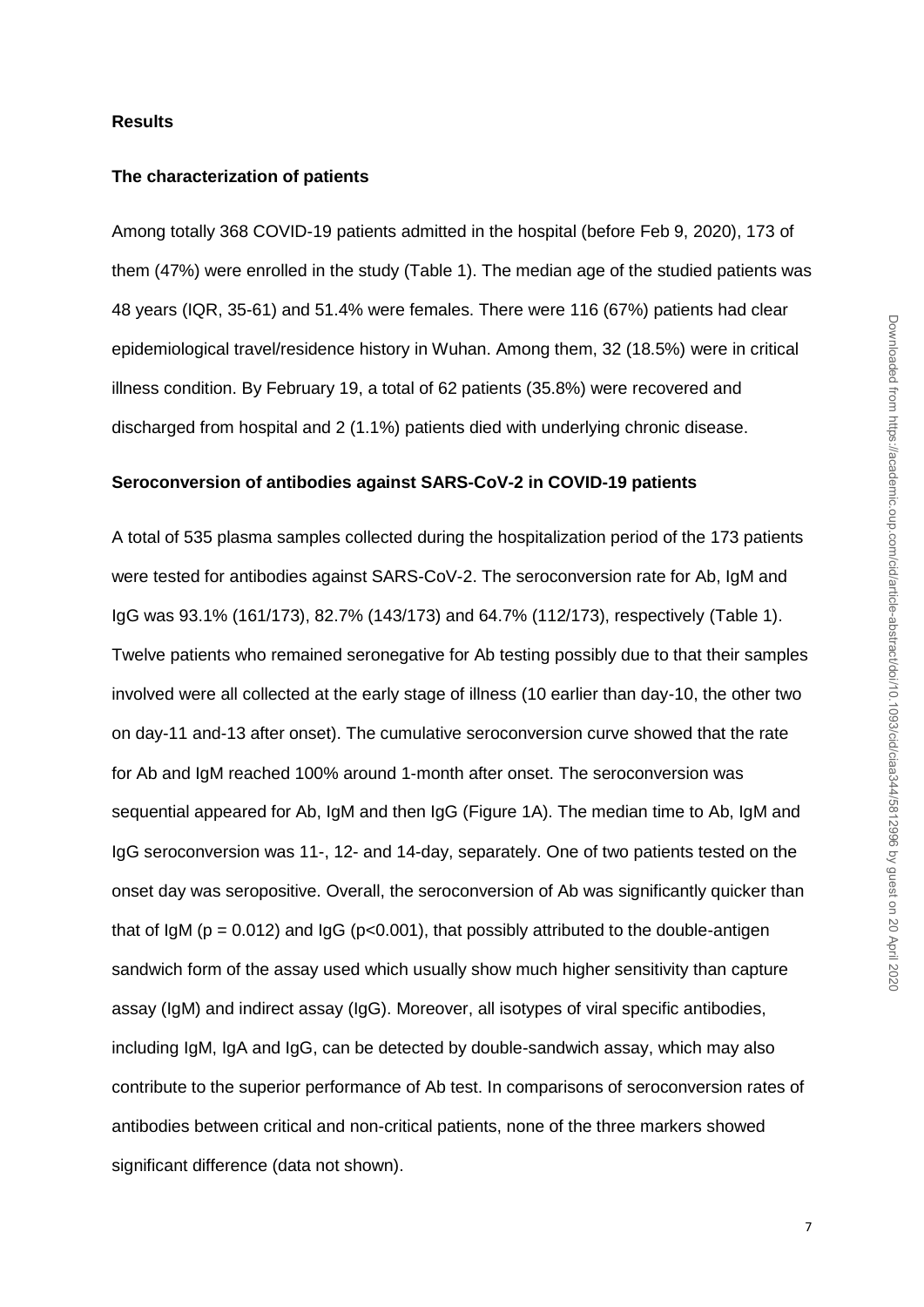#### **The diagnosis value of antibody assays for patients in different time after onset**

In the early phase of illness within 7-day since onset, the RNA test had the highest sensitivity of 66.7%, whereas the antibody assays only presented a positive rate of 38.3% (Table 2). However, the sensitivity of Ab overtook that of RNA test since day 8 after onset and reached over 90% across day 12 after onset (Figure 1B). In samples from patients during day 8-14 after onset, the sensitivities of Ab (89.6%), IgM (73.3%) and IgG (54.1%) were all higher than that of RNA test (54.0%, Table 2). Among samples from patients in later phase (day 15- 39 since onset), the sensitivities of Ab, IgM and IgG were 100.0%, 94.3% and 79.8%, respectively. In contrast, RNA was only detectable in 45.5% of samples of day 15-39. Further analyses demonstrated that in patients with undetectable RNA in their respiratory tract samples collected during day 1-3, day 4-7, day 8-14 and day 15-39 since onset, there were 28.6% (2/7), 53.6% (15/28), 98.2% (56/57) and 100% (30/30) had detectable antibody in total Ab assay, respectively (Table S1). Whatever, combined use of the tests of RNA and Ab improved markedly the sensitivities of pathogenic-diagnosis for COVID-19 patients in different phases (Table 2).

## **The dynamics of antibody levels with the progress and severity of disease**

To investigate the dynamics of antibody level according disease course, the antibody levels were expressed using the relative binding signals compared to the cutoff value of each assay (S/CO). The longitudinal changes of antibody and RNA in 9 representative patients, including 6 in non-critical group (Figure 2A) and 3 in critical group (Figure 2B), were presented in Figure 3. The first positive time point of RNA tests appeared earlier than that of Ab in 7 of 9 patients, except for the case 185 (Ab was detectable 2 days earlier than RNA) and the case 111 (at the same day). It should be noted that the risings of antibodies were not always accompanied by RNA clearance, particularly in the 3 critical patients. This finding suggested that antibodies may not be sufficient to clear the virus. In the pooled analyses on all involved patients, the average antibody levels showed a marked increase since about 1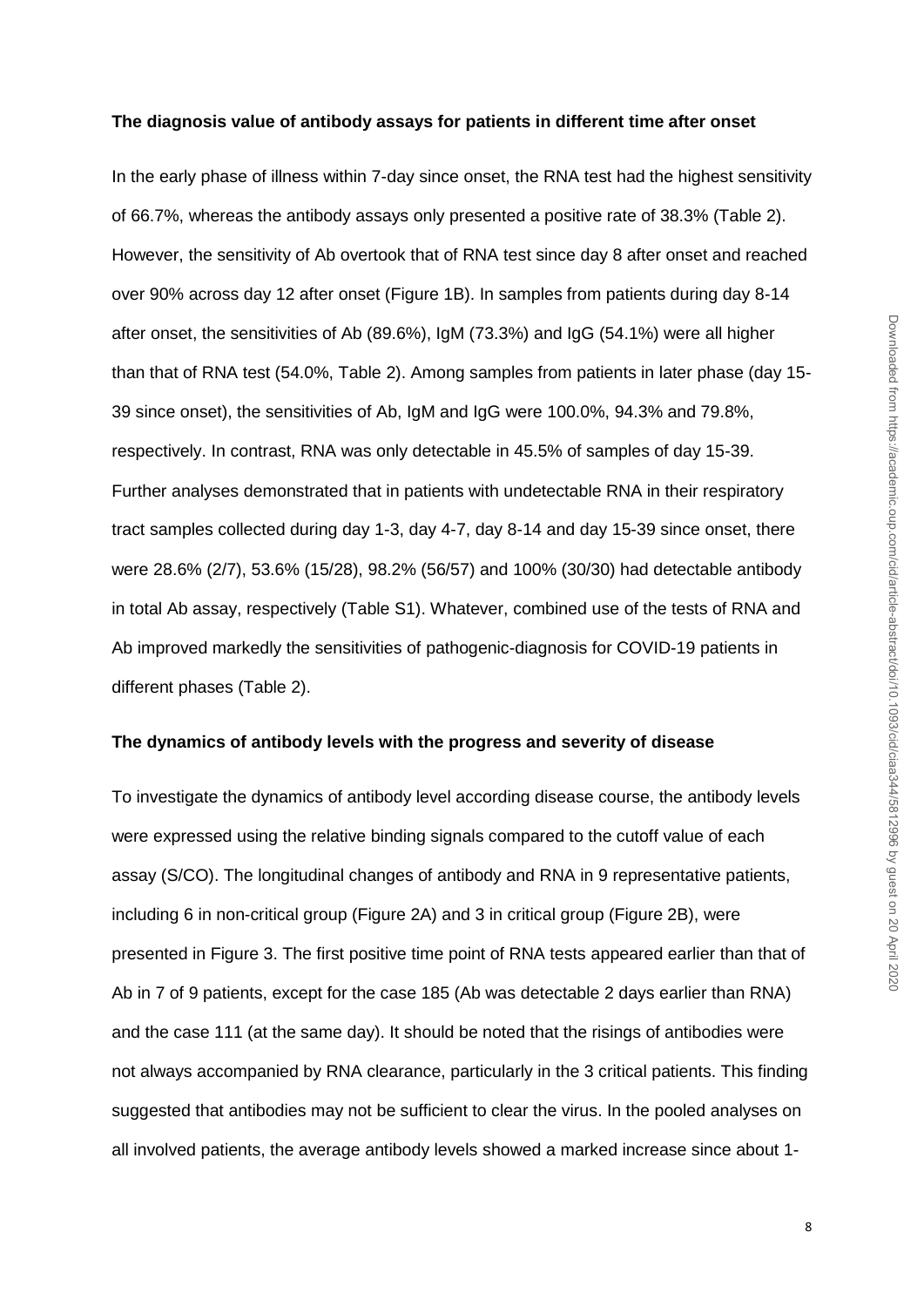week after onset and continuously elevated during the next 2 weeks (Figure 3A). Further analyses suggested that there was no significant difference on the average S/CO value of Ab tests between critical and non-critical patients before day 12 after onset (Figure 3B). However, critical patients showed significantly higher Ab S/CO values than non-critical cases in about 2-week after onset ( $p=0.02$ ) and this association was not significant in either IgM or IgG tests (data not shown). For further exploration, we determined the relative Ab titer of these samples (expressed as relative optical density, rOD) by serial dilution measurements of each sample. The quantitative data of Ab titers also revealed a significant difference (p=0.004) between patients in critical and non-critical groups (Figure 3C). Multivariate longitudinal GEE analyses suggested that age (β=0.139, p <0.001), gender (β=1.415, p=0.006) and Ab titer (β=0.336, p=0.006) were the independent factors strongly associated with the clinical classification based on the severity (Table S2).

## **Discussion**

The present data demonstrated that typical antibody responses to acute viral infection are wildly induced in COVID-19 patients. To be expected, the total antibody was first detected, followed by IgM and IgG. The seroconversion rate and the antibody levels increased rapidly during the first two weeks, the cumulative seropositive rate reached 50% on the 11<sup>th</sup>-day and 100% on the 39<sup>th</sup>-day. The seroconversion time of Ab, IgM and IgG antibodies appeared consequently (p<0.05) with a median seroconversion day of 11, 12 and 14, respectively. Due to the lack of blood samples collected from patients in the later stage of illness, how long the antibodies could last remain unknown. Our results demonstrated an excellent sensitivity of Ab test in detections of patient's samples since 1-week after onset. Notably, even in the early stages of the illness within 1-week, some patients with undetectable RNA could be screened out through Ab testing. Combining RNA and antibody tests significantly raised the sensitivity for detecting patients (p<0.001). These findings indicate that serological test be an important supplement to RNA detection during the illness course.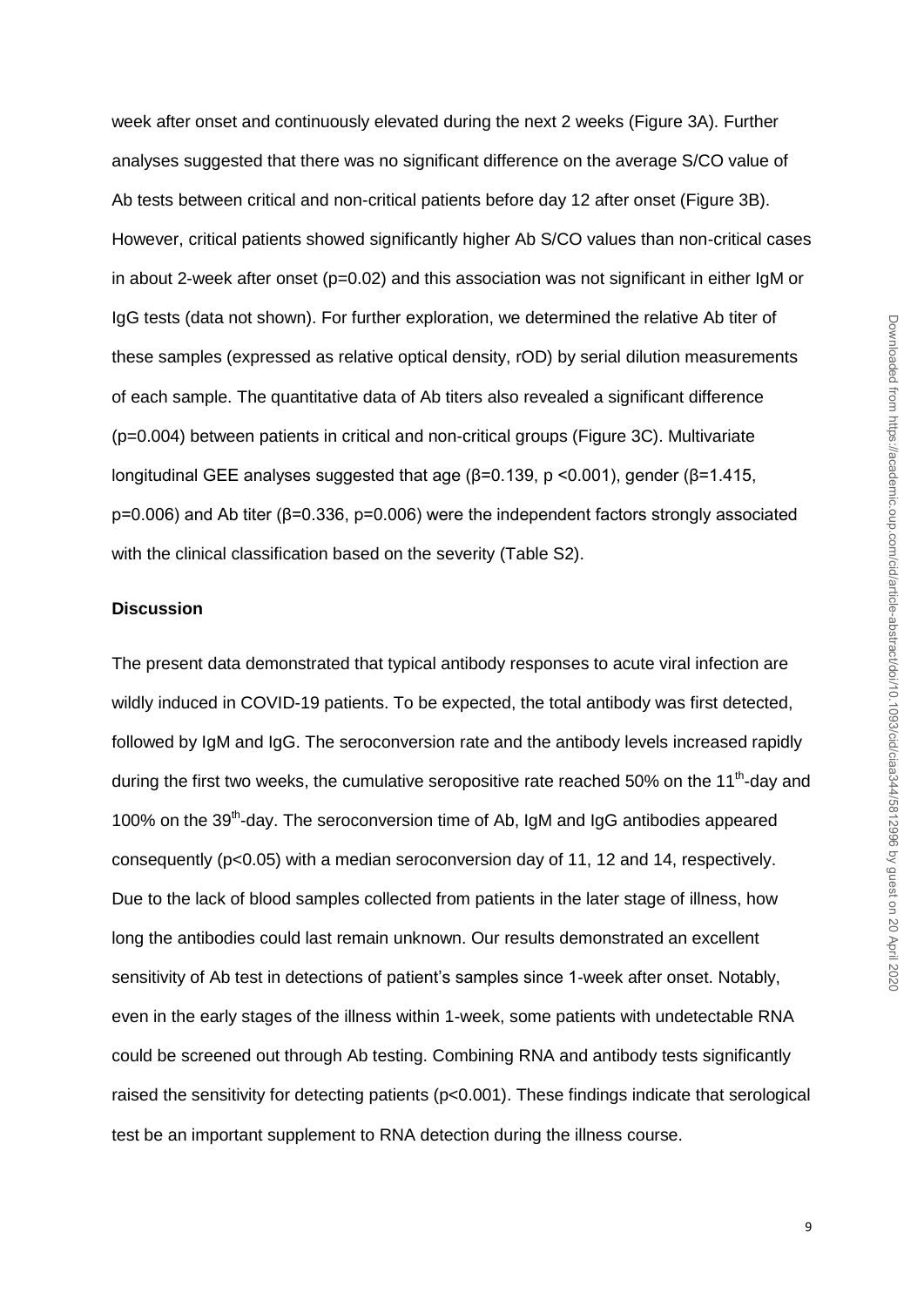Up to date, the confirm diagnosis of SARS-CoV-2 infection entirely depend on the viral RNA testing. Even though with high analytical sensitivity, the real-world performance of RNA test is unsatisfied. Many suspected patients had to be tested for several days with multiple samples before confirm diagnosis were made, and during the waiting time they might have not enough priority to receive relevant treatments and quarantine managements.<sup>3</sup> These problems make the timely diagnosis of SARS-CoV-2 infection one of the bottlenecks for adapting relevant actions to limit the damage of current outbreak. Our study provided robust evidences that: 1) the acute antibody response in SARS-CoV-2 infection patient is very similar to many other acute viral infections; 2) the serological testing can be a powerful approach in achieving timely diagnosis; and 3) the total antibody is more sensitive than IgM and IgG for detecting SARS-CoV-2 infection.

Thus, the antibody testing might play vital roles in the following settings: 1) for the suspected patients under the initial visit or clinically diagnosed patients has not been confirmed by RNA testing, the positive result of antibody increases the confidence to make a COVID-19 diagnosis; 2) for healthy close contact who is in the quarantine period, he/she should be deemed as a probable carriers if antibody positive, then the RNA should be tested more frequently and the close contacts of him/her should be observed; 3) for the RNA confirmed patient, seropositive indicates that the specific antibodies had been induced. Besides, epidemiological studies could be conducted using immunoassays. Additional, it can play an important role in searching potential animal hosts for SARS-CoV-2 using Ab-ELISA because the double-sandwich method makes it free from species restriction. It has been less than three months since the SARS-CoV-2 first invaded humans, and the prevalence of antibody against SARS-CoV-2 is nearly zero. Therefore, at least during the current outbreak which is likely to continue to May or June 2020, seropositive individuals could be a probably preceding infector. During this short-period, the total antibody could be considered as a recent infection marker similar as IgM. As the higher sensitivity than IgM and IgG, the Ab detection should be given high priority to be implemented in current clinical and public health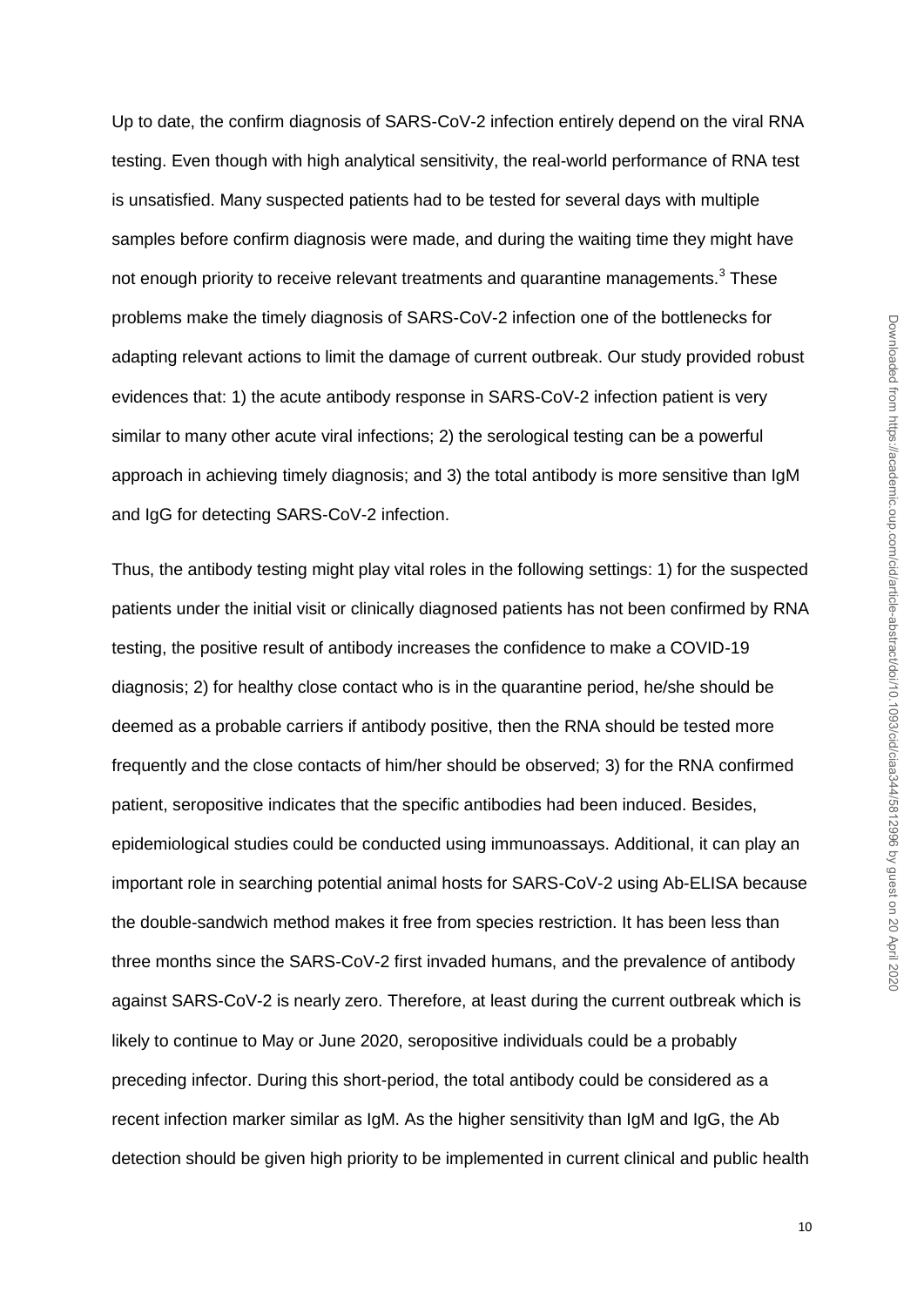practice. If, unfortunately, SARS-CoV-2 become a common respiratory transmission pathogen lasting in humans, like influenzas or other less-pathogenic coronaviruses, rather than be completely eradicated as SARS-CoV-1, the serological diagnosis of acute SARS-CoV-2 infection will more depend on the detection of IgM in post-epidemic areas in the subsequent epidemic seasons. The Ab and IgG could be used to understand the epidemiology of SARS-CoV-2 infection and to assist in determining the level of humoral immunity in patients. Even then, the Ab will be a more sensitive marker for sentinel monitoring of imported cases in naive community.

In addition to the diagnosis value, our study revealed a strong positive correlation between clinical severity and Ab titer since 2-week after illness onset, for the first time in COVID-19 patients. The results suggested that a high Ab titer may be considered as a risk factor of critical illness, independently from older age, male gender and comorbidities (Table S2). Although it was still unclear how the causal relation between hormonal response and illness severity, the results raise a possible usage of the high Ab titer as a surrogate marker for worse clinical prognosis. Furthermore, it might be an evidence for the possibility of antibodydependent disease enhancement effects, which was commonly found in SARS-CoV-1 patients.<sup>11-13</sup> Whatsoever, our finding suggested that the clinical meanings of the level of antibody against SARS-CoV-2 during the acute phase of infection warrant further study.

It should be noted that there were some limitations of this study. First, for most of RNA tests of the patients were based on upper respiratory tract specimens, the positive rate may be higher in detection using lower respiratory tract specimens, such as bronchoalveolar lavage fluid and deep tracheal aspirates, may yield higher sensitivity for RNA tests. Second, all the patients enrolled in this study were based on the positive findings of RT-PCR using respiratory samples. Untypical patients with lower respiratory viral load might be missed. Besides, the performance of RT-PCR depends on many factors such as the quality and consistency of the PCR assays being used, the skill of sample collection, and the sample types. Also, RT-PCR cannot distinguish the viable replicating virus and simply residual RNA,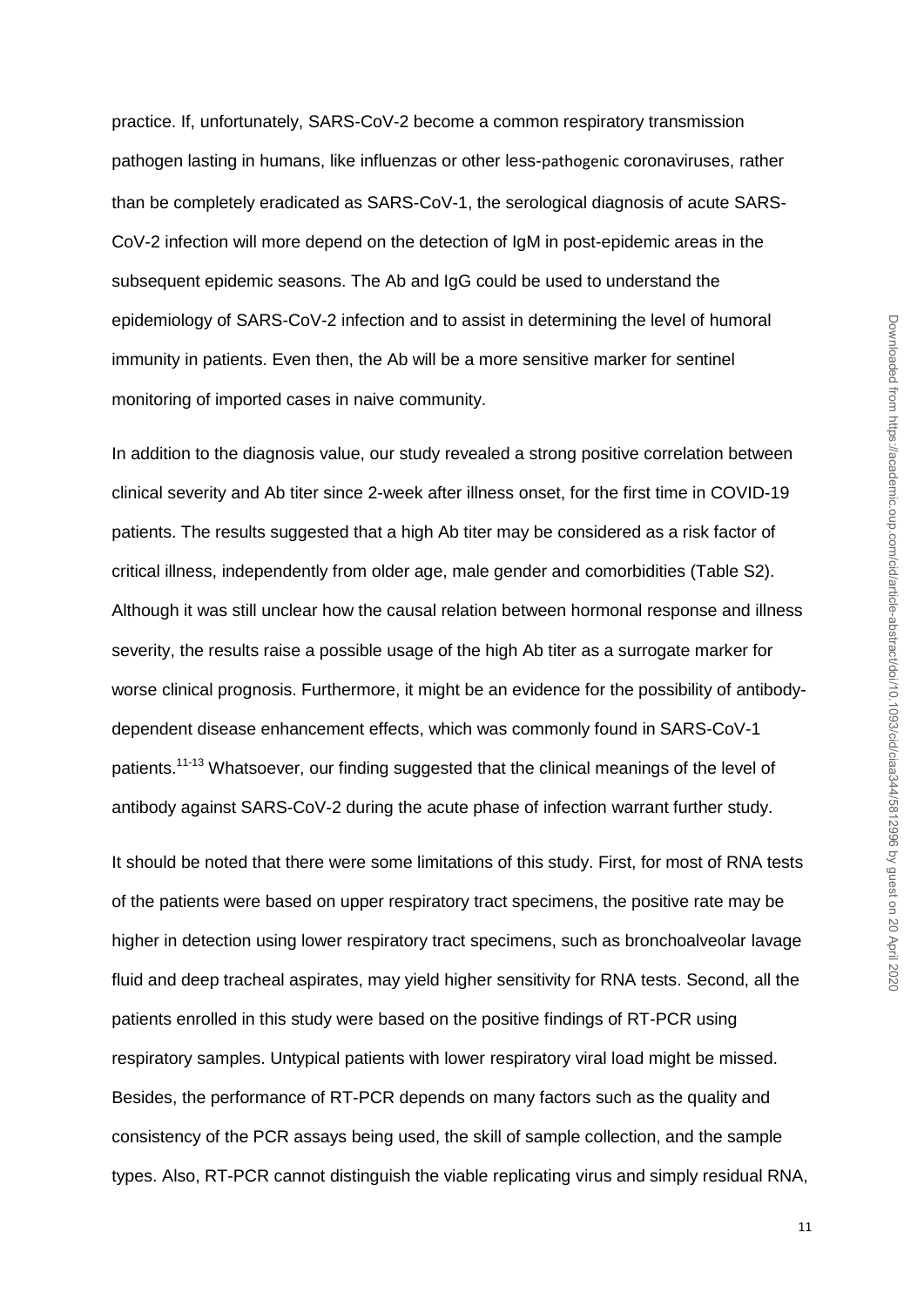which may affect the results. Third, we cannot evaluate the persistence of antibodies because samples were collected during the acute phase of patients. Fourth, although it had shown good specificity in healthy people, the cross-reactivity of the assay to other coronaviruses should be further assessed.

In conclusion, the findings demonstrate that antibody tests have important diagnosis value in addition to RNA tests. These findings provide strong evidence for the routine application of serological antibody assays in the diagnosis and clinical management of COVID-19 patients.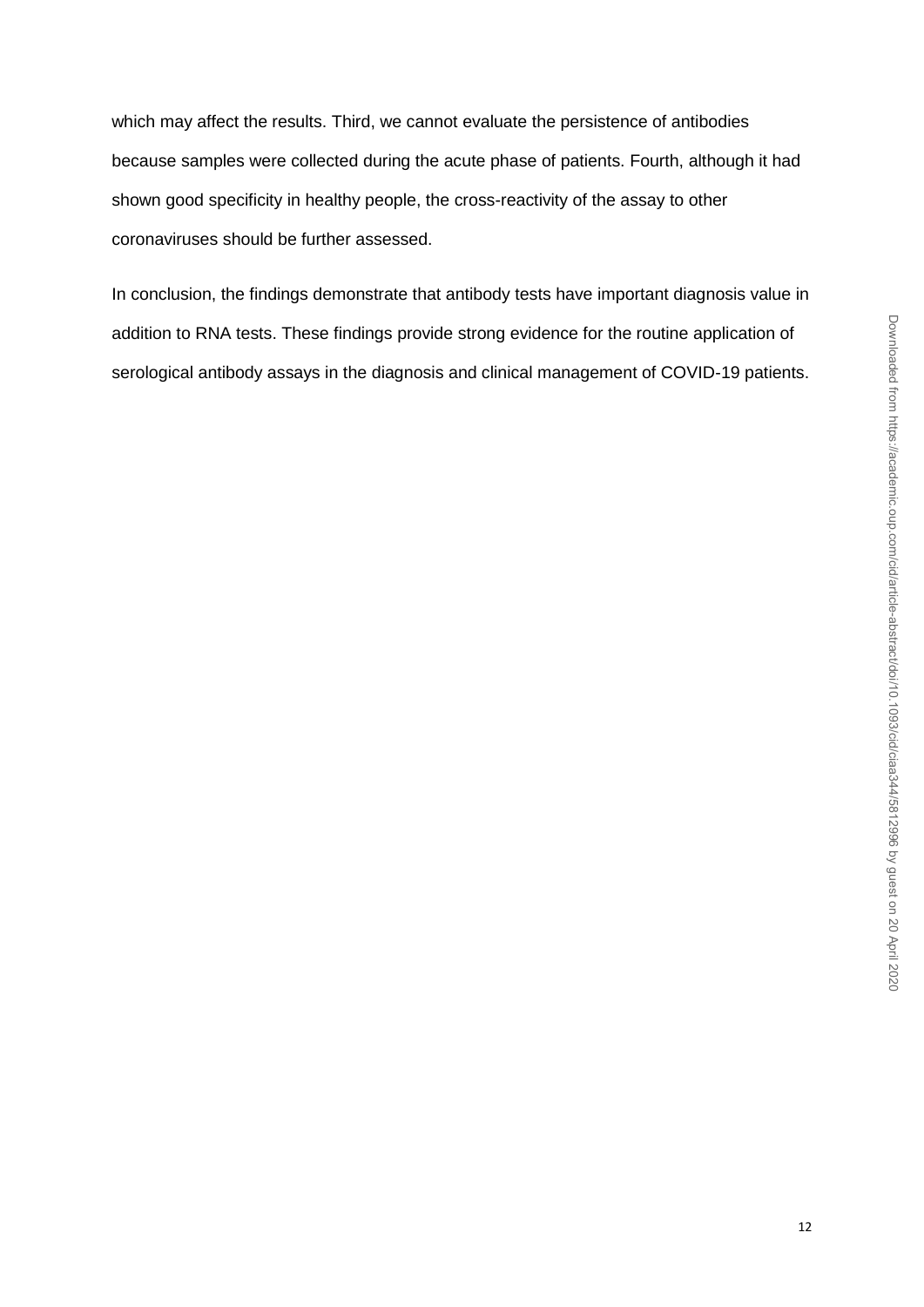## **NOTES**

**Acknowledgements:** We acknowledge the work and contribution of all the health providers from Shenzhen Third People's Hospital. We sincerely thanked the Shan Qiao, Xue-Rong Jia, Dong Wang and Bao-Liang Jia from Beijing Wantai Biological Pharmacy Company for their helpful technical assistance.

**Funding:** This work was supported by Bill & Melinda Gates Foundation.

**Conflict of interests:** We declare no competing interests.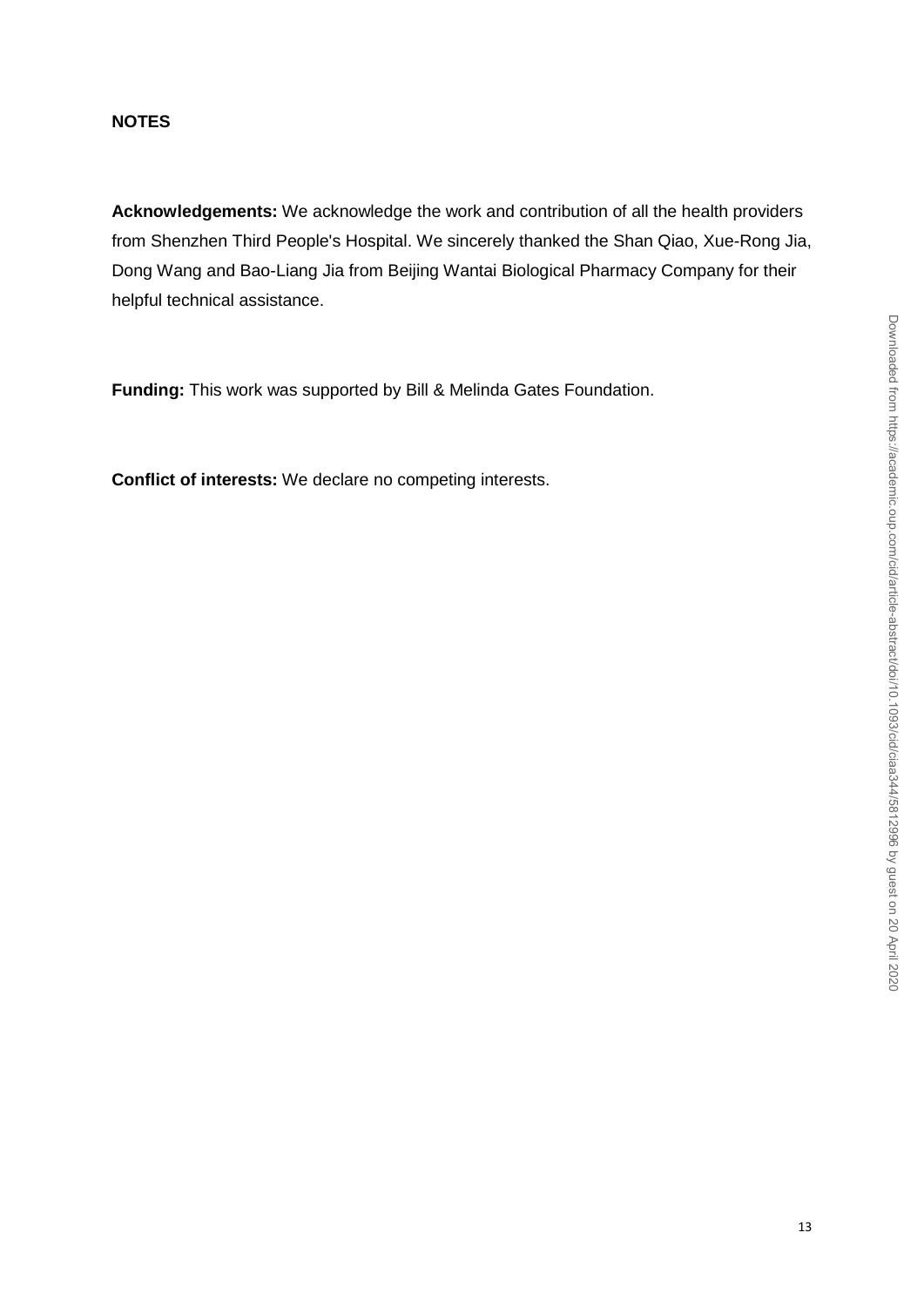# **References**

- 1 WHO. Coronavirus disease (COVID-2019) situation reports. Feb 21, 2020. <https://www.who.int/emergencies/diseases/novel-coronavirus-2019/situation-reports> (accessed Feb 21, 2020).
- 2 Guan WJ, Ni ZY, Hu Y, et al. Clinical characteristics of 2019 novel coronavirus infection in China. N Engl J Med. DOI: 10.1056/NEJMoa2002032
- 3 Wang M, Wu Q, Xu WZ, et al. Clinical diagnosis of 8274 samples with 2019-novel coronavirus in Wuhan. medRxiv 2020; published online Feb 18. DOI:10.1101/2020.02.12.20022327.
- 4 Chen NS, Zhou M, Dong X, et al. Epidemiological and clinical characteristics of 99 cases of 2019 novel coronavirus pneumonia in Wuhan, China: a descriptive study. Lancet 2020. published online Jan 29. https://doi.org/10.1016/ S0140-6736(20)30211-7.
- 5 Huang CL, Wang YM, Li XW, et al. Clinical features of patients infected with 2019 novel coronavirus in Wuhan, China. Lancet 2020. published online Jan 24. https://doi.org/10.1016/ S0140-6736(20)30183-5.
- 6 Wang DW, Hu B, Hu C, et al. Clinical Characteristics of 138 Hospitalized Patients With 2019 Novel Coronavirus-Infected Pneumonia in Wuhan, China. JAMA 2020. published online Feb 7. https://doi.org/ 10.1001/jama.2020.1585.
- 7 Wan SX, Yi QJ, Fan SB, et al. Characteristics of lymphocyte subsets and cytokines in peripheral blood of 123 hospitalized patients with 2019 novel coronavirus pneumonia (NCP). medRxiv 2020; published online Feb 12. DOI: 10.1101/2020.02.10.20021832.
- 8 Yang Y, Yang M-, Shen CG, et al. Evaluating the accuracy of different respiratory specimens in the laboratory diagnosis and monitoring the viral shedding of 2019-nCoV infections. medRxiv 2020; published online Feb 17. DOI: 10.1101/2020.02.11.20021493.
- 9 Chan JF, Yuan SF, Kok KH, et al. A familial cluster of pneumonia associated with the 2019 novel coronavirus indicating person-to-person transmission: a study of a family cluster. Lancet 2020; published online Jan 24. https://doi.org/10.1016/S0140- 6736(20)30154-9.
- 10 Zou LR, Ruan F, Huang MX, et al. SARS-CoV-2 viral load in upper respiratory specimens of infected patients. N Engl J Med 2020; published online Feb 19. https://doi.org/ 10.1056/NEJMc2001737.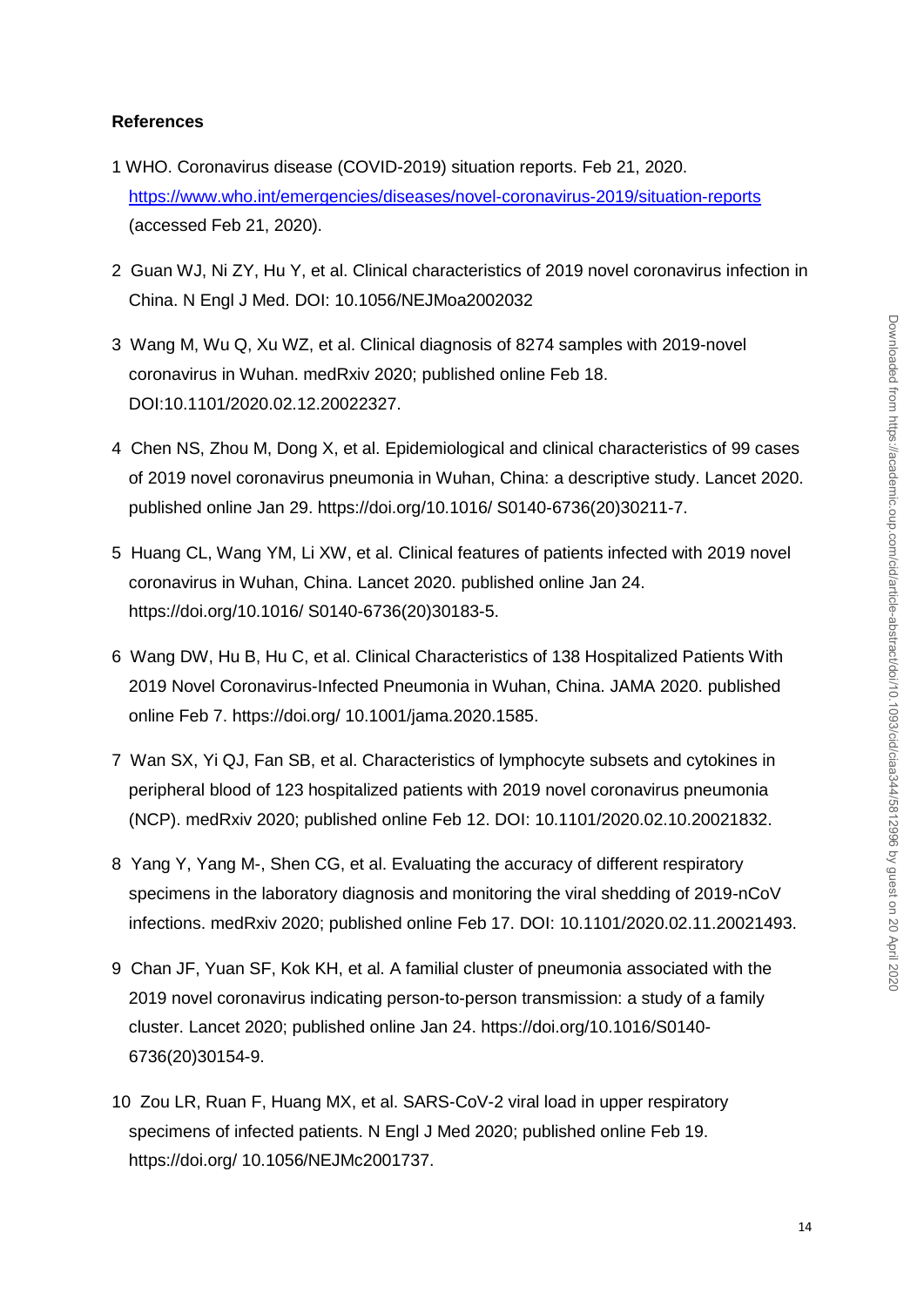- 11 Peiris JS, Chu CM, Cheng VC et al. Clinical progression and viral load in a community outbreak of coronavirus-associated SARS pneumonia: a prospective study. Lancet. 2003; 361:1767-1772.
- 12 [Liu L,](https://www.ncbi.nlm.nih.gov/pubmed/?term=Liu%20L%5BAuthor%5D&cauthor=true&cauthor_uid=30830861) [Wei Q,](https://www.ncbi.nlm.nih.gov/pubmed/?term=Wei%20Q%5BAuthor%5D&cauthor=true&cauthor_uid=30830861) [Lin Q,](https://www.ncbi.nlm.nih.gov/pubmed/?term=Lin%20Q%5BAuthor%5D&cauthor=true&cauthor_uid=30830861) et al. Anti-spike IgG causes severe acute lung injury by skewing macrophage responses during acute SARS-CoV infection. JCI Insight. 2019; 4:e123158.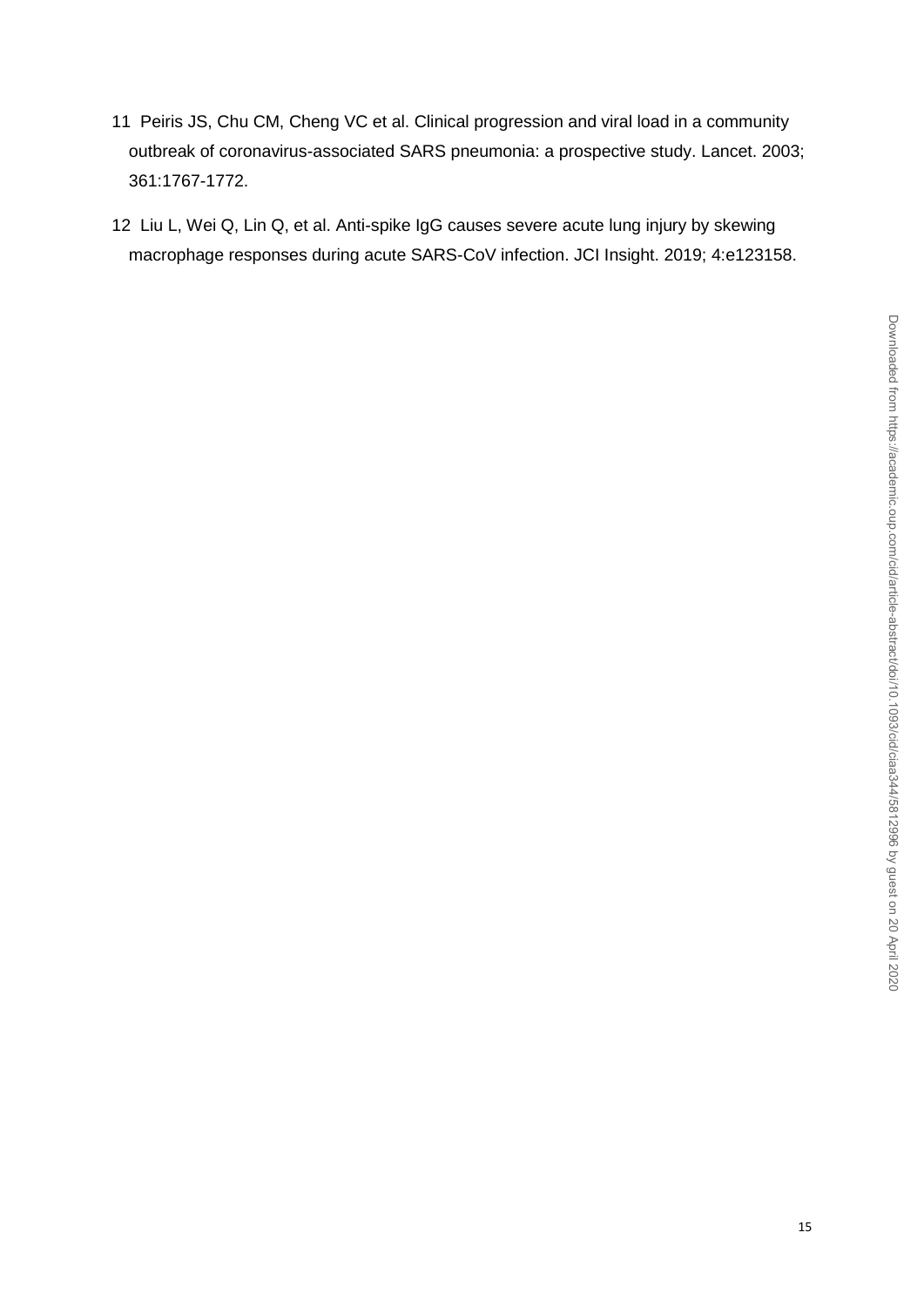|                                                                                  | Total      | Non-critical | Critical   |
|----------------------------------------------------------------------------------|------------|--------------|------------|
| Number                                                                           | 173        | 141          | 32         |
| Gender, n(%)                                                                     |            |              |            |
| Male                                                                             | 84 (49)    | 63 (45)      | 21(66)     |
| Female                                                                           | 89 (51)    | 78 (55)      | 11(34)     |
| Age, median(IQR)                                                                 | 48 (35-61) | 41 (33-56)   | 64 (58-66) |
| Epidemiological exposure (1 month)                                               |            |              |            |
| Been to Wuhan                                                                    | 116 (67)   | 92(65)       | 24 (75)    |
| Unclear or others                                                                | 57 (33)    | 49 (35)      | 8(25)      |
| Comorbidities, n(%) <sup>*</sup>                                                 | 41 (24)    | 26(18)       | 15(47)     |
| Clinical outcome, n(%)                                                           |            |              |            |
| Recovery                                                                         | 62 (36)    | 54 (38)      | 8(25)      |
| Still in hospital                                                                | 109 (63)   | 89 (62)      | 22 (69)    |
| Death                                                                            | 2(1.2)     | $\mathbf 0$  | 2(6.3)     |
| RNA confirmed time since onset, days,<br>median(IQR) $^{\dagger}$                | $4(3-6)$   | $4(3-6)$     | $6(4-10)$  |
| Days since onset of 1 <sup>st</sup> sample for antibody<br>test, median(IQR) $†$ | $7(5-10)$  | $7(5-9)$     | $10(6-16)$ |
| RNA (TS/NS) at the involved 1 <sup>st</sup> sample                               |            |              |            |
| positive, n(%)                                                                   | 89 (51)    | 73 (52)      | 16 (50)    |
| negative, n(%)                                                                   | 65 (38)    | 55 (39)      | 10(31)     |
| no data, $n\frac{6}{6}$                                                          | 19(11)     | 13(9.2)      | 6(19)      |
| rRT-PCR CT, median(IQR)                                                          | 29 (25-31) | 29 (24-32)   | 29 (28-31) |
| No. of antibody tested samples                                                   |            |              |            |
| Of each case, median(IQR)                                                        | $3(2-4)$   | $3(2-4)$     | $4(3-5)$   |
| Total                                                                            | 535        | 404          | 131        |

Table 1. Demographics and clinical characteristics of patients and sample cohort with COVID-19 in this study.

Data are presented as medians (interquartile ranges, IQR) and n(%). TS, throat swabs; NS, nasal swabs. The comorbidities included hypertension (n=20), diabetes (n=11), coronary heart disease (n=3), chronic hepatitis B infection (n=5), tumors (n=2), obstructive sleep apnea syndrome (n=1), chronic bronchitis (n=1), hyperlipidemia (n=1), renal insufficiency  $(n=1)$ , tuberculosis (cured, n=1) and fatty liver disease  $(n=1)$ . <sup>†</sup> The data indicated the time of confirmation for positive for 2019-nCoV infection by using rRT-PCR on respiratory sample since illness onset.  $\frac{1}{4}$  The data indicated the time since illness onset of the first plasma sample of patients involved for serological test in this study.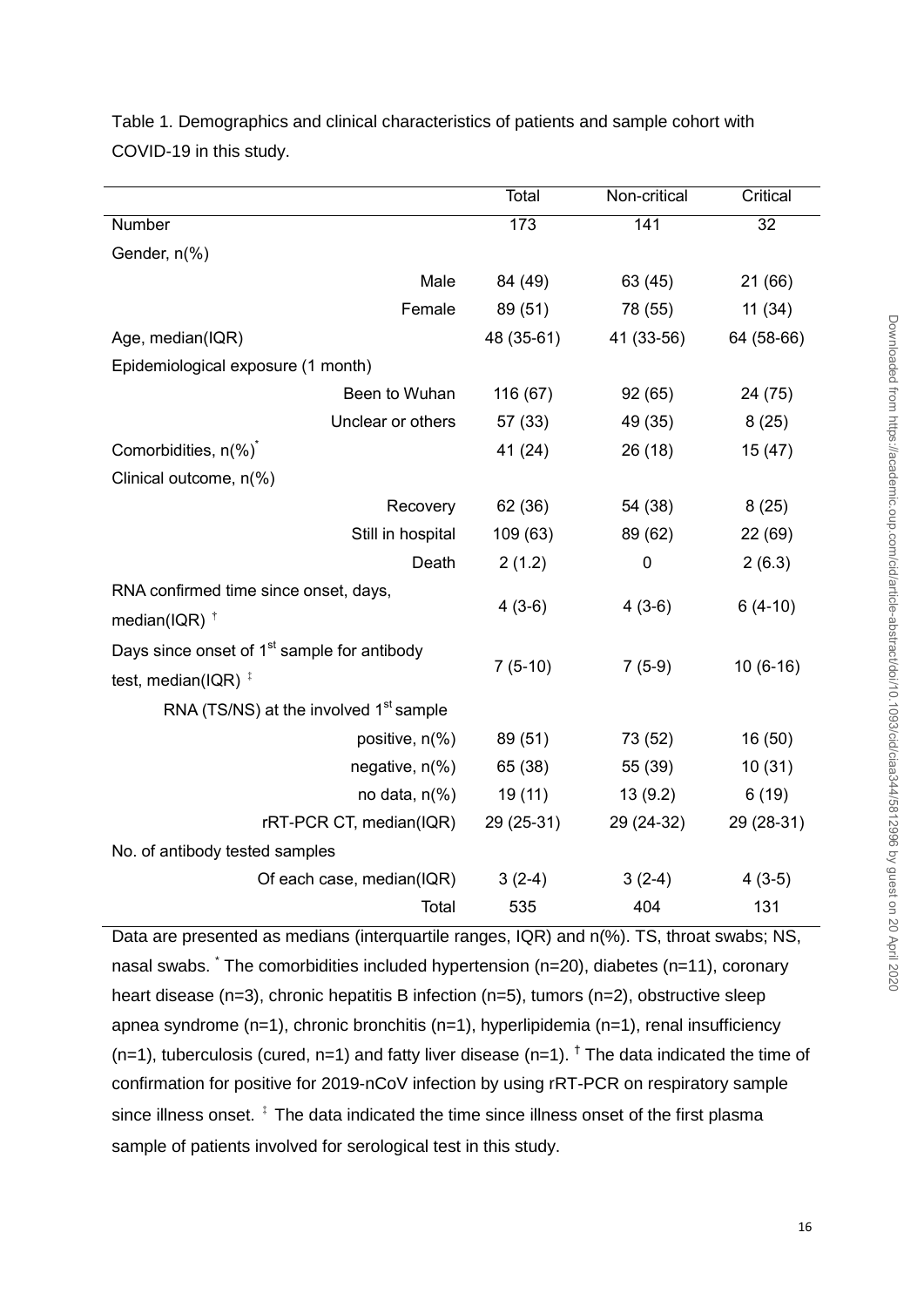| Days     |     | <b>RNA</b>       |              | Ab     |                | IgM    |                | IgG             |                     | RNA+Ab |               |
|----------|-----|------------------|--------------|--------|----------------|--------|----------------|-----------------|---------------------|--------|---------------|
| after    | n   |                  | Sensitivity  | $n(+)$ | Sensitivity    | $n(+)$ | Sensitivity    | $n(+)$          | Sensitivity         | $n(+)$ | Sensitivity   |
| onset    |     | $n(+)$           | (%, 95%CI)   |        | $(%, 95\%$ CI) |        | $(%, 95\%$ CI) |                 | $(%, 95\%CI)$       |        | $(%, 95\%CI)$ |
| Total    | 173 | 112 <sup>⁵</sup> | 67.1         | 161    | 93.1           | 143    | 82.7           |                 | 64.7                | 172    | 99.4          |
|          |     |                  | (59.4, 74.1) |        | (88.2, 96.4)   |        | (76.2, 88)     |                 | 112<br>(57.1, 71.8) |        | (96.8, 100.0) |
| $1 - 7$  | 94  | $58^{\$}$        | 66.7         | 36     | 38.3           | 27     | 28.7           | 18              | 19.1                | 74     | 78.7          |
|          |     |                  | (55.7, 76.4) |        | (28.5, 48.9)   |        | (19.9, 39.0)   |                 | (11.8, 28.6)        |        | (69.1, 86.5)  |
| $8 - 14$ | 135 | 67 <sup></sup>   | 54.0         | 121    | 89.6           | 99     | 73.3           | 73              | 54.1                | 131    | 97.0          |
|          |     |                  | (44.8, 63.0) |        | (83.2, 94.2)   |        | (65.0, 80.6)   |                 | (45.3, 62.7)        |        | (92.6, 99.2)  |
| 15-39    | 90  | $25^{\circ}$     | 45.5         | 90     | 100.0          | $83*$  | 94.3           | 71 <sup>#</sup> | 79.8                | 90     | 100.0         |
|          |     |                  | (32.0, 59.5) |        | (96.0, 100.0)  |        | (87.2, 98.1)   |                 | (69.9, 87.6)        |        | (96.0, 100.0) |

Table 2. Performance of different detections in samples at different time since onset of patients.

 $\degree$  Two patients missed IgM tests due to inadequate plasma samples.  $^*$  One patient missed IgG tests due to inadequate plasma samples.  $^{\$}$  There were 7, 11 and 35 patients had not been performed RNA testing during the 1-7 onset day, 8-14 onset day and 15-39 onset day, respectively.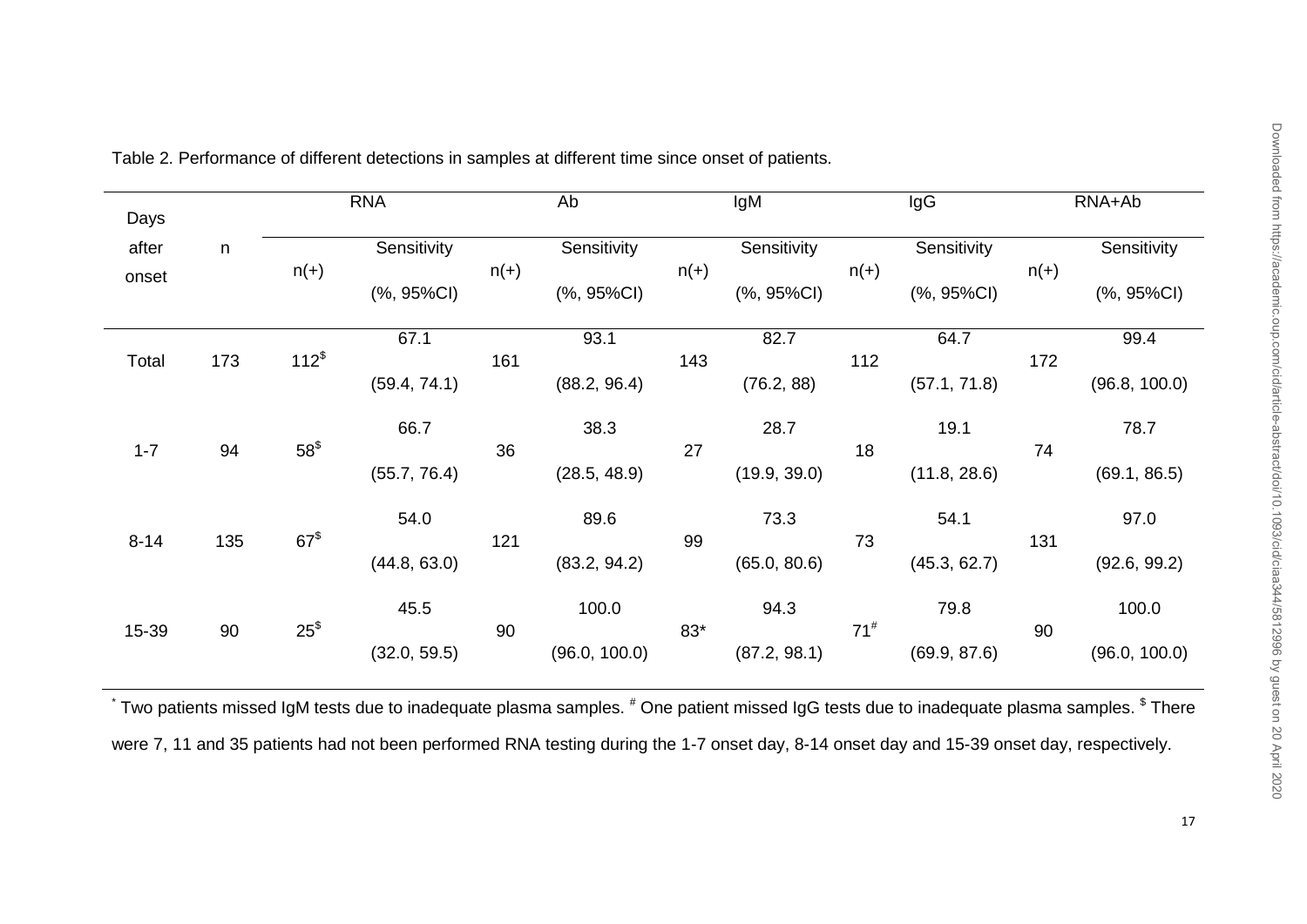## **Figure Legends**

**Figure 1. Cumulative incidence of seroconversion of antibodies against SARS-CoV-2 among COVID-19 patients during the acute phase since illness onset.** (A) Cumulative incidence of seroconversion of Ab, IgM and IgG among 173 patients of this study. P values were determined by Log-Rank test to compare different markers. (B) Profiling of sensitivity performances of RNA, Ab, IgM and IgG in time series since illness onset. A heat-map of detection of SARS-CoV-2 infection according to the time (days) since onset by a single RNA or antibody test.

#### **Figure 2. Dynamic profiling of viral RNA and antibodies in representative**

**COVID-19 patients since onset of disease**. The changes of the levels of RNA in in upper respiratory specimens (nasal and/or throat swabs) and antibodies (total Ab, IgM and IgG) in plasma of 9 patients were presented. Among these cases, 6 were in normal to moderate illness condition (A) and 3 were in critical condition (B). The cutoff values for antibody tests were S/CO=1 (plotted to left-Y axis) and was CT=40 for RNA detection (plotted to right-Y axis). RNA negative samples are denoted with a CT of 45. The blue area indicated the antibody seronegative zone, whereas the purple area indicated undetectable RNA zone. Meanwhile, a purple broken line was used to indicate the first time point with detectable RNA and a red broken line was used to indicate the first antibody seroconversion (total Ab) time point.

# **Figure 3. The average levels of antibodies against SARS-CoV-2 among COVID-19 patients since illness onset.** (A) Comparison of the average S/CO value of in between total Ab, IgG and IgM. Comparison of the average S/CO value (B) and relative quantitative titer (C) of Ab test between critical and non-critical patients. The medians of antibody detection value (S/CO for tests of Ab, IgM and IgG, for panel A and B) and of total Ab titer (rOD, for panel C) of samples at the same time point since onset was used to plot the graph. Patient's samples collected from day 1-3, 4-6, 7-9,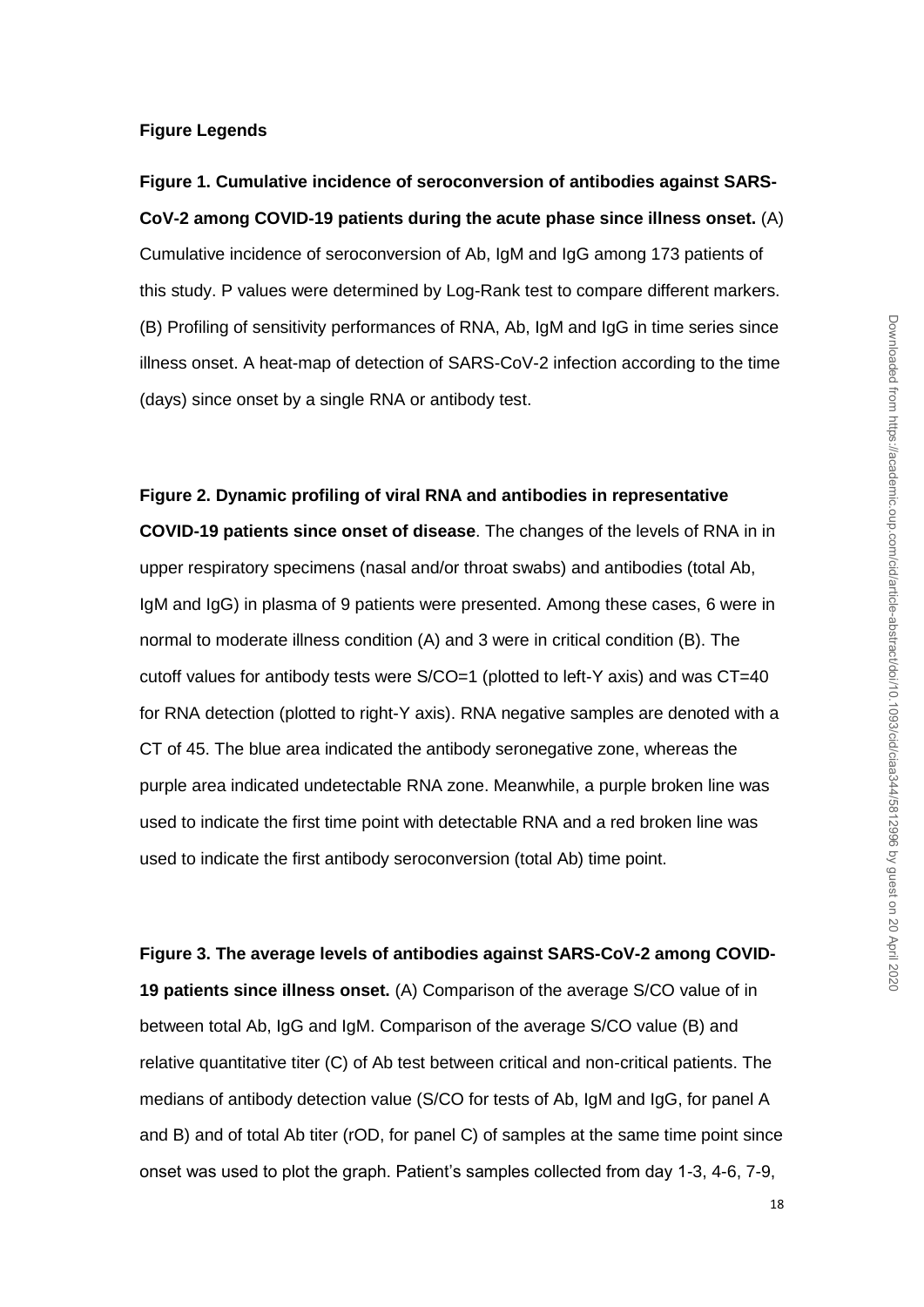10-12, 13-15, 16-18, 19-21, 22-39 since illness onset were pooled for analysis. Four parameter logistic (4PL) fitting curves were used to show the rising trend of antibodies (total Ab, IgG, IgM).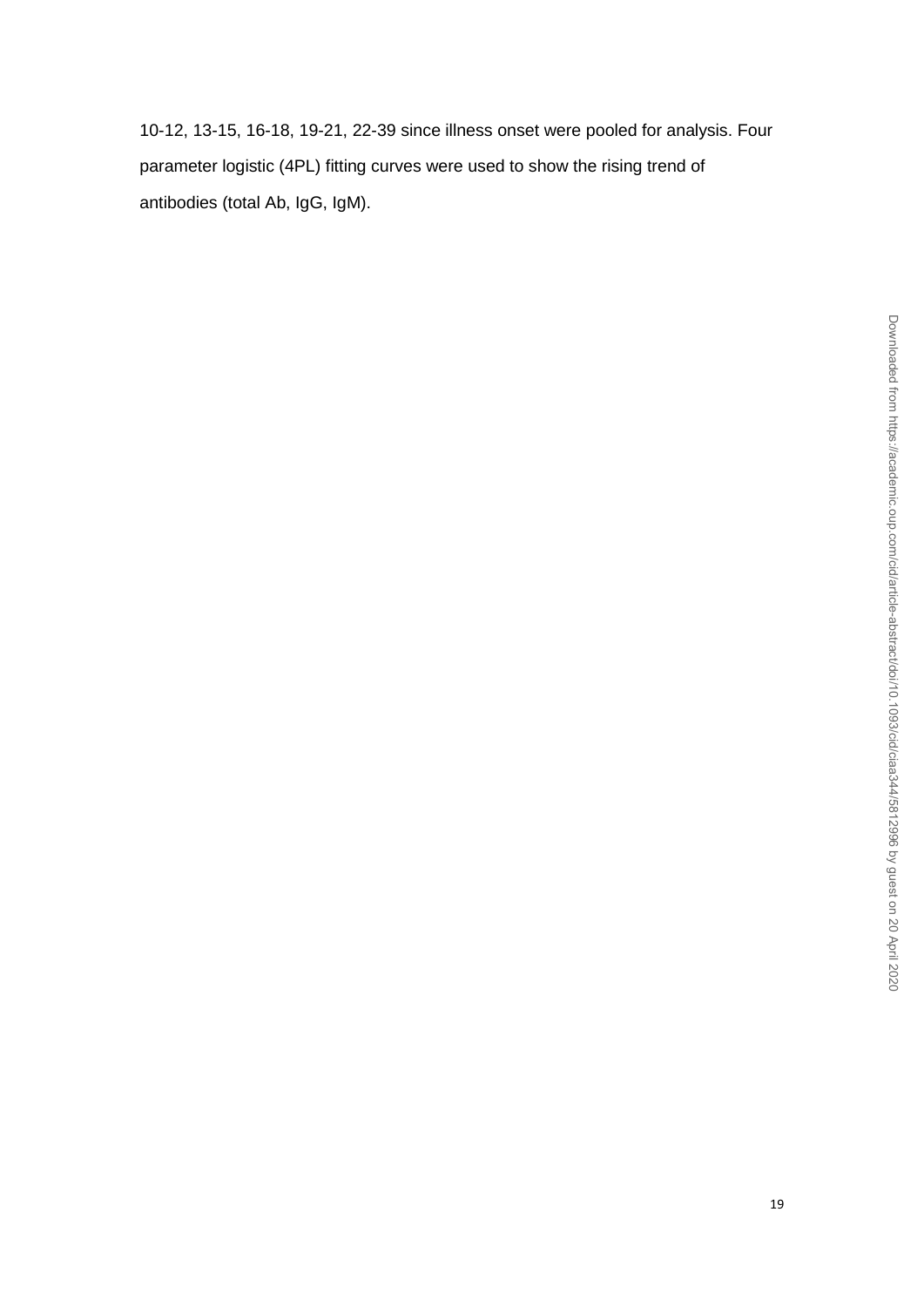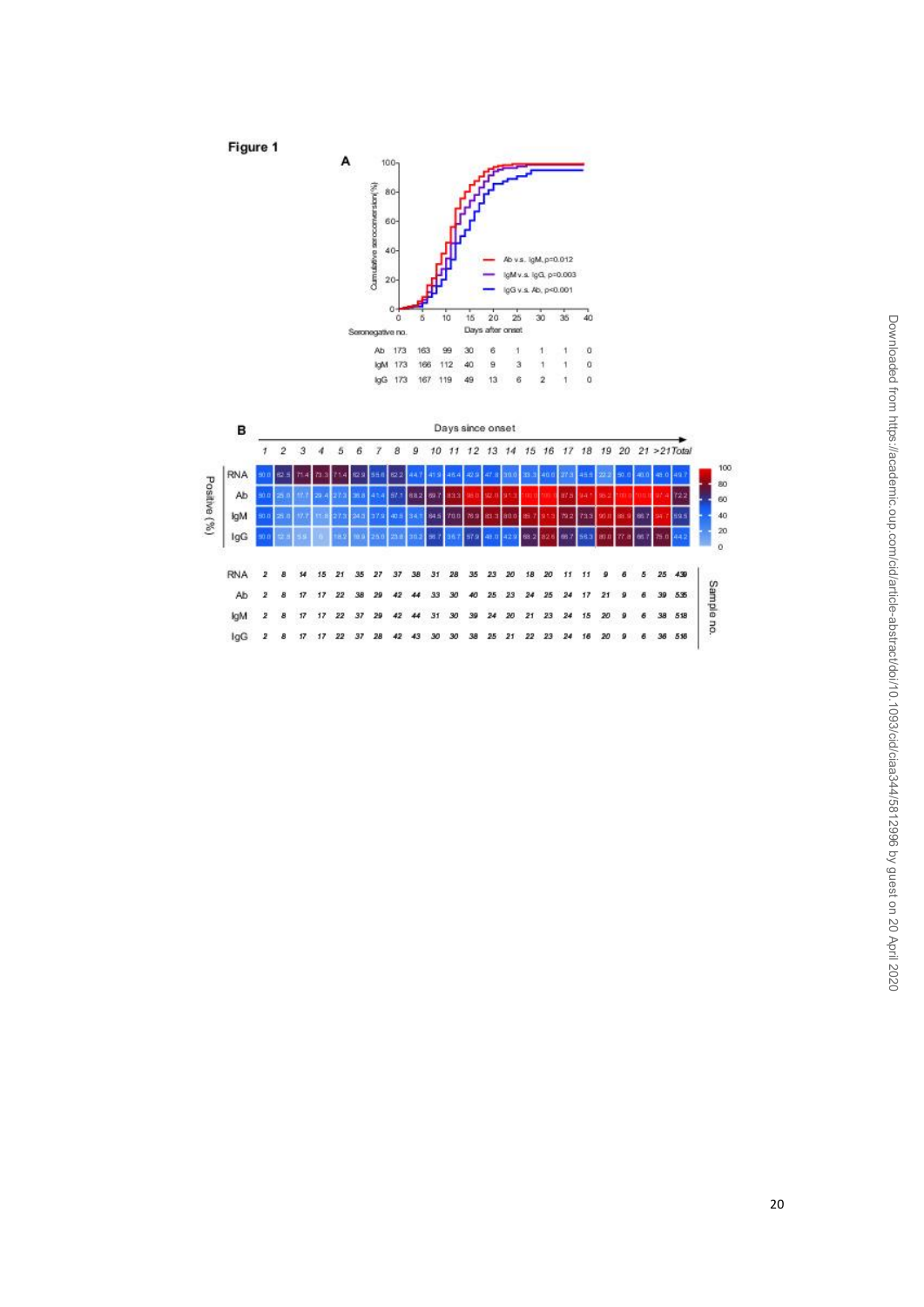Figure 2